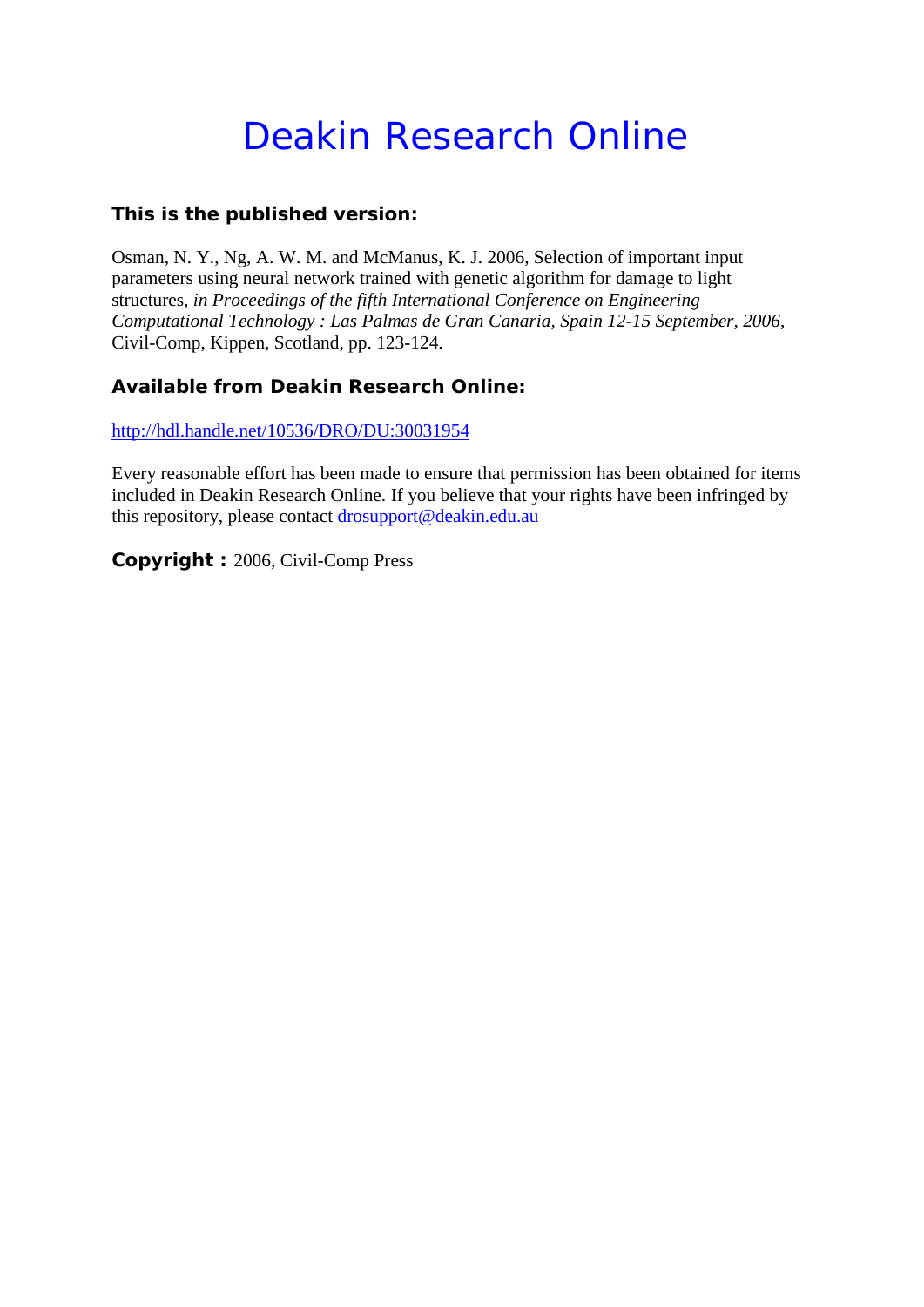

### **Paper 56**

©Civil-Comp Press, 2006. Proceedings of the Fifth International Conference on Engineering Computational Technology, B.H.V. Topping, G. Montero and R. Montenegro, (Editors), Civil-Comp Press, Stirlingshire, Scotland, 123-124.

# **Selection of Important Input Parameters Using Neural Network Trained with Genetic Algorithm for Damage to Light Structures**

N.Y. Osman<sup>†</sup>, A.W.M. Ng<sup>+</sup> and K.J. McManus<sup>†</sup>

t *Faculty of Engineering and Industrial Sciences, Swinburne University of Technology, Victoria, Australia t-School of Architectural, Civil and Mechanical Engineering, Victoria University, Australia* 

Keywords: neural network, genetic algorithm, light structures, clamping method, connection weights analysis, Garson's algorithm, Spearmans's rank correlation.

The Building Housing Commission owns and manages over 73,000 properties across Victoria. Over 30 percent of the properties are over 30 years old and most have reached the age at which they require major refurbishments or demolition. Over 200 damage reports are conducted annually with budget of \$IM/annum. The problem of deterioration of the housing stock is being assessed through research being conducted by Swinburne University of Technology. A series of studies of the deterioration of the housing stock have been made. Some with a view to determine the type and amount of work by the building trades to rehabilitate the property and others with the objective of discovering the problem and finding an engineering solution. A database has been proposed and developed based on the reports from the Building Housing Commission. The problem addressed in this paper is that of determining the influence of the input parameters causing damage to light structures with regards to changing conditions (i.e. climate) and establishing a uniform system of data capture that best describes the parameters leading to the deterioration. Two databases incorporating missing and complete parameters based on the existing database are described and the parameters influencing the deterioration are explained and ranked.

A neural network trained with a genetic algorithm was used. More than 600 reports dating back from 1980 to 2003 were reviewed and incorporated into the proposed database. A hybrid function and roulette selection mechanism were used in the genetic algorithm. A two layer neural network with eight input nodes, one hidden layer with five neurons and one output layer was adopted for the "original" network. A supervised feedforward backpropagation with log-sigmoid as the activation function for both the input to the hidden layer and the hidden layer to the output layer were adopted. The initial weights for neural network were generated in the genetic algorithm. The eight input parameters adopted in the network are region (R), construction wall (CW), construction footing (CF), age, vegetation (V), geology (G) and climate; Thonthwaite moisture index 1940- 1960 (TMIO) and Thonthwaite moisture index 1960-1990 (TMIN). Damage condition